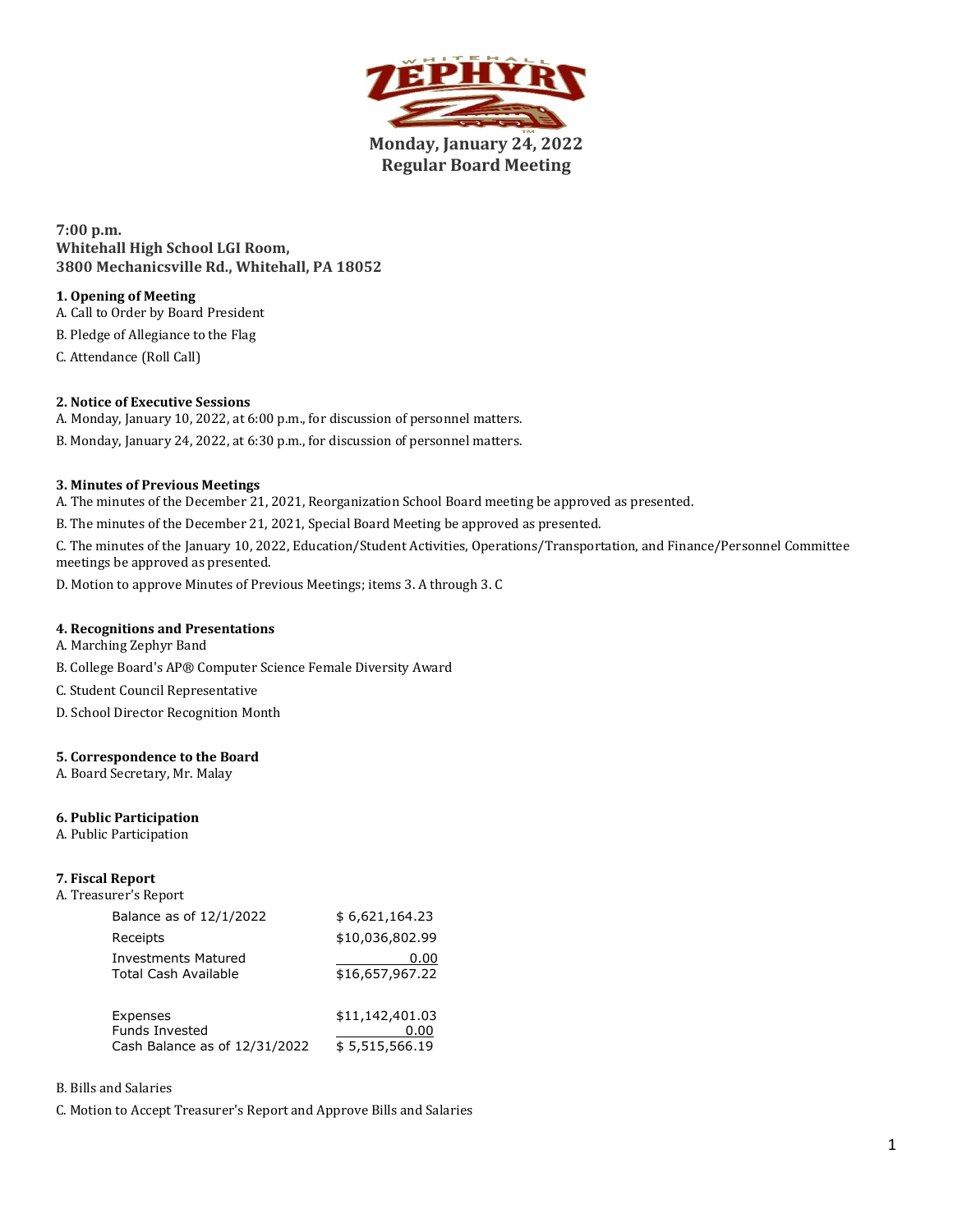### **8. Executive Committee Matters**

- A. Resignation of School Board Member
- B. Appointment to Open School Board Seat
- C. Roll Call to Approve Executive Committee Matters 8. A through 8. B
- D. Approve Student Adjudication #17475
- E. Approve Student Adjudication #13228
- F. Appointment for Vacant LCTI Seat
- G. Roll Call to Approve Executive Committee Matters 8. D through 8. F
- H. Approve the Revised WCSD ARP/ESSER Health and Safety Plan 2022, Effective January 25, 2022
- I. Roll Call to Approve Executive Committee Matters 8. H

### **9. Finance Committee Matters**

- A. Approve Accelerated Budget Opt Out Resolution
- B. Approve Appointment of Deputy Tax Collector Form
- C. Approve Per Capita Tax Exonerations and/or Tax Refunds
- D. Roll Call to Approve the Finance Committee Matters 9. A through 9. C

### **10. Education/Student Activities Committee Matters**

- A. Approve Graduation Date June 6, 2022 PPL Center
- B. Approve 2022-2023 HS Course Catalog
- C. Approve Communities in Schools Family & Community Engagement Services Contract
- D. Roll call to Approve Education/Student Activities Committee Matters 10. A through 10. C

### **11. Operations/Transportation Committee Matters**

- A. Approve Tenant Agency Agreement
- B. Approve 78 Passenger Bus Bid
- C. Approve 30 Passenger Bus Bid
- D. Approve 24 Passenger Wheelchair Bus Bid
- E. Roll Call to Approve Operations/Transportation Committee Matters 11. A through 11. D

# **12. Administrative Matters**

A. Approve Resignations and Retirements

- 1. Natalie Schlofer, paraprofessional, at the Middle School, effective at the close of business on December 14, 2021. (Resignation)
- 2. Bonnie Freyman, cafeteria monitor, at Steckel, effective at the close of business on December 20, 2021. (Resignation)
- 3. Gail Kucherich, health room paraprofessional, at Steckel/Middle School, effective at the close of business on January 13, 2022. (Retirement)
- 4. Elizabeth Richburg, class advisor for Class of 2025, at the High School, effective at the close of business on January 21, 2022. (Resignation)
- 5. Abigail Hawk, paraprofessional, at Zephyr, effective at the close of business on January 28, 2022. (Resignation)
- 6. Jennifer Simoes, physical education teacher, at Steckel, effective at the close of business on March 12, 2022. (Resignation)
- 7. Kenneth Schneider, music teacher, at Zephyr, effective at the end of the 2021-2022 school year. (Retirement)
- 8. MaryEllen LaDuke, family and consumer science teacher at the Middle School, effective at the end of the 2021-2022 school year. (Retirement)

### B. Grant FMLA Leaves

Employee # 43200, effective December 22, 2021, not to exceed twelve weeks.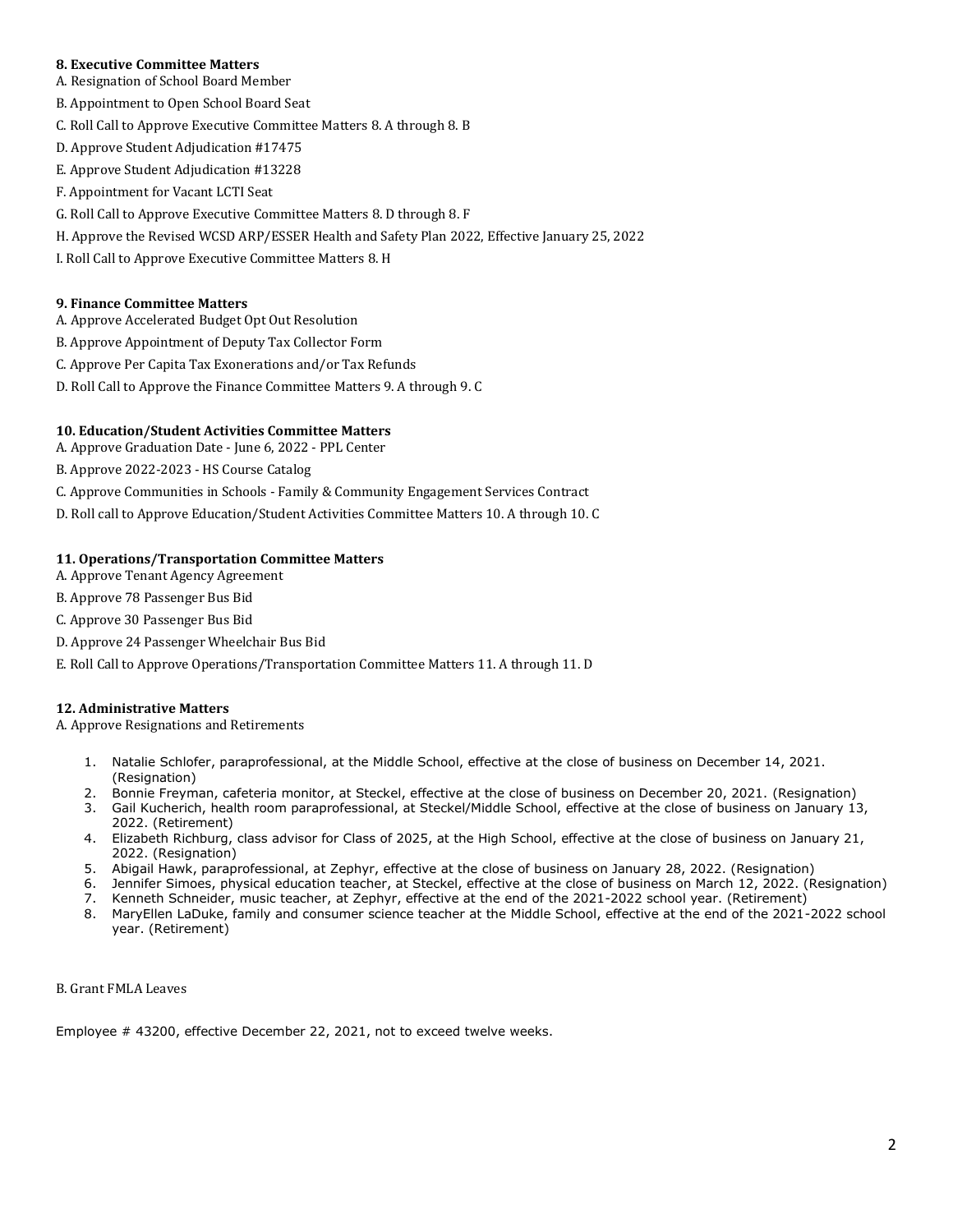# **12. Administrative Matters - continued**

# C. Approve Appointments

# **Professional**

| Name              | Assignment                                                      | Degree/Step                    | <b>Proposed Rate</b>                                   | <b>Effective Date</b>                                          | <b>Reason</b>                                      |
|-------------------|-----------------------------------------------------------------|--------------------------------|--------------------------------------------------------|----------------------------------------------------------------|----------------------------------------------------|
| Kevin<br>Loht     | MS Library<br>Science                                           | <b>Masters</b><br>$+30$ Step 9 | \$67,773<br>adjustment<br>from<br>12/21/2022<br>agenda | To be Determined<br>by Superintendent                          | Replacing<br>Natasha Lewis<br>l- Transfer to<br>ΜS |
| Amanda<br>Kusko   | Dean of<br>Students -<br>part-time to<br>full time at<br>Zephyr | N/A                            | \$500 monthly<br>stipend                               | Jan. 22, 2022,<br>through the end of<br>2021-22 school<br>year | Temporary<br>position                              |
| Bethany<br>Koenig | Dean of<br>Students - full<br>time at the MS                    | N/A                            | \$500 monthly<br>stipend                               | Jan. 22, 2022,<br>through the end of<br>2021-22 school<br>year | Temporary<br>position                              |

### **Temporary Professional**

| Name                      | Assignment                    | Degree/Step                  | Proposed<br>Rate | Effective<br>Date | Reason                                         |
|---------------------------|-------------------------------|------------------------------|------------------|-------------------|------------------------------------------------|
| Rebecca<br>Reed           | Mathematics-<br>Middle School | Bachelors<br>Step 1          | \$52,299         | 1/3/2022          | Replacing Courtney<br>Hunsberger -<br>Resigned |
| <b>Brandon</b><br>Hampton | English -<br>Middle School    | Bachelors<br>$+15$<br>Step 3 | \$55,315         | 1/27/2022         | Replacing Leah Saliby<br>- Resigned            |

### **Salaried Substitute**

| Name                      | <b>Assignment</b>             | Degree/Step                | Proposed<br>Rate | <b>Effective Date</b>                                         | Reason                                                         |
|---------------------------|-------------------------------|----------------------------|------------------|---------------------------------------------------------------|----------------------------------------------------------------|
| Taylor<br>Deutsch         | First Grade                   | <b>Bachelors</b><br>Step 1 | \$52,299         | 1/18/2022                                                     | Replacing Nicole<br>Schmidt - Transfer<br>to ESOL              |
| Robert<br>Giorlando       | Building Sub.<br>- Elementary | Masters<br>Step 1          | \$56,120         | 1/3/2022                                                      | Temporary<br>position                                          |
| Allison<br>Roberts        | Building Sub.<br>- Gockley    | Masters<br>Step 1          | \$56,120         | 1/18/2022                                                     | Temporary<br>position                                          |
| Jasmine<br>Rompilla       | Building Sub.<br>- Elementary | <b>Bachelors</b><br>Step 1 | \$52,299         | 1/18/2022                                                     | Temporary<br>position                                          |
| Natalie<br>Schlofer       | Life Skills -<br>ΗS           | <b>Bachelors</b><br>Step 1 | \$52,299         | Jan. 3, 2022,<br>through the end of<br>2021-22 school<br>year | Replacing<br>employee #4901 -<br><b>FMLA</b>                   |
| Savanah<br><b>Stevens</b> | Building Sub.<br>- Elementary | <b>Bachelors</b><br>Step 1 | \$52,299         | 1/18/2022                                                     | Temporary<br>position                                          |
| Stephanie<br>Popovich     | Third Grade -<br>Steckel      | <b>Bachelors</b><br>Step 1 | \$52,299         | 1/18/2022                                                     | Replacing Bethany<br>Koenig - a<br>temporary position<br>at MS |
| Rosamaria<br>Mollica      | Building Sub.<br>- Elementary | Masters<br>Step 1          | \$56,120         | 1/18/2022                                                     | Temporary<br>position                                          |
| Ashlev<br>Hunsicker       | Building Sub.<br>- Elementary | <b>Bachelors</b><br>Step 1 | \$52,299         | 1/18/2022                                                     | Temporary<br>position                                          |
| Heather<br>Moore          | Building Sub.<br>- Elementary | <b>Bachelors</b><br>Step 1 | \$52,299         | 1/18/2022                                                     | Temporary<br>position                                          |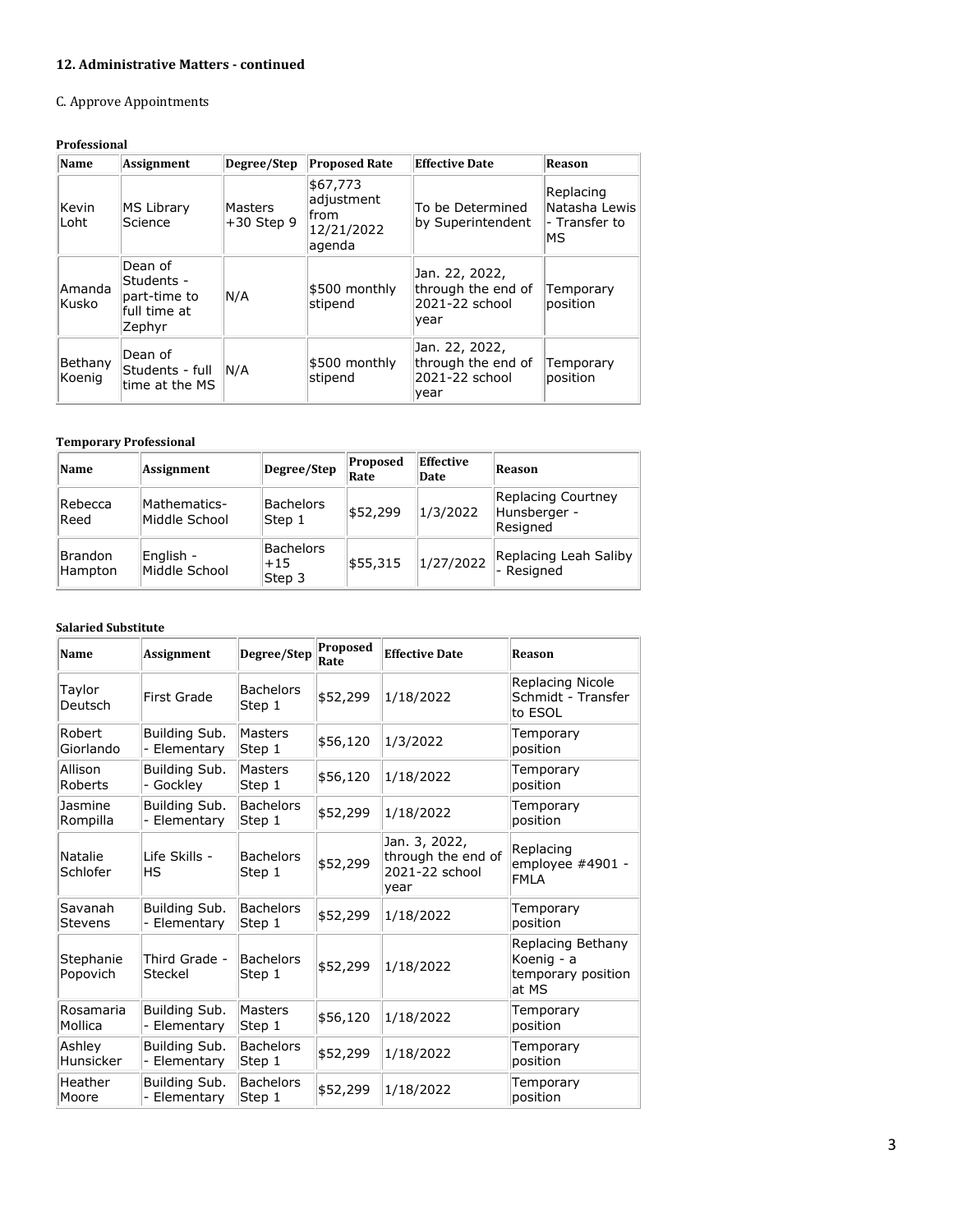### **12. Administrative Matters - continued**

C. Approve Appointments - continued

### **Support Staff**

| Name            | Assignment                                      | Hours Per Proposed<br>Week | Rate                           | Effective<br>Date | Reason                                  |
|-----------------|-------------------------------------------------|----------------------------|--------------------------------|-------------------|-----------------------------------------|
| Eric<br>Schmitt | Secretary to the<br><b>Assistant Principals</b> | 35                         | \$34,609<br>lLevel I<br>Step 1 | 1/14/2022         | Replacing Jonathan<br>Ozimek - Resigned |

### **Cafeteria**

| Name            | Assignment                | Hours Per<br>Week | <b>Proposed</b><br>Rate | Effective<br>Date | Reason                                           |
|-----------------|---------------------------|-------------------|-------------------------|-------------------|--------------------------------------------------|
| Tara<br>Rapchak | Cafeteria Worker<br>l- HS |                   | \$14.02/hr.             | 1/4/2022          | $\left\vert$ Replacing Kelly Braun -<br>resigned |

### **Coaches**

| Name              | Position                     | Compensation |
|-------------------|------------------------------|--------------|
| Christopher Bleam | Head Coach, Girls Soccer     | \$4,500      |
| Victoria Bobyak   | Head Coach, Girls Volleyball | \$4,500      |
| John Conrad       | Head Coach, Golf             | \$3,136      |
| Michael Lelko     | Head Coach, Cross Country    | \$3,136      |
| Shadimon Navarro  | Head Coach, Girls Tennis     | \$3,136      |
| Matthew Senneca   | Head Coach, Football         | \$9,138      |

D. Approve Revised 2021-22 Non-Union Salary Schedule – effective January 25, 2022.

E. Approve Teacher Induction Participants

| Mentor          | <b>Mentor Amount</b> | Teacher         |
|-----------------|----------------------|-----------------|
| Erin Scheid     | \$650                | Rebecca Reed    |
| Brian O'Donnell | \$650                | Brandon Hampton |
| Debra Polise    | \$325                | Lauren Culp     |

# F. Approve Club/Extracurricular Advisors

| Advisor          | Club/Music    | Compensation        |
|------------------|---------------|---------------------|
| Christina Stoudt | Class of 2022 | \$2,036 (pro-rated) |

G. Approve Substitute Personnel

H. Approve Affidavits

I. Acknowledge Homebound Instruction

J. Roll Call to Approve and/or Acknowledge Administrative Matters 12. A through 12. I

# **13. Superintendent's Report**

A. PTO Plus Report

B. Comments from Dr. Steckel

# **14. Upcoming Meeting Dates**

### A. Meeting Dates and Times

| Monday | February 14 | <b>Committee Meetings</b><br>Finance/Personnel<br><b>Education/Student Activities</b><br>Operations/Transportation | $4:00$ p.m. |
|--------|-------------|--------------------------------------------------------------------------------------------------------------------|-------------|
| Monday | February 28 | School Board meeting                                                                                               | 7:00 p.m.   |